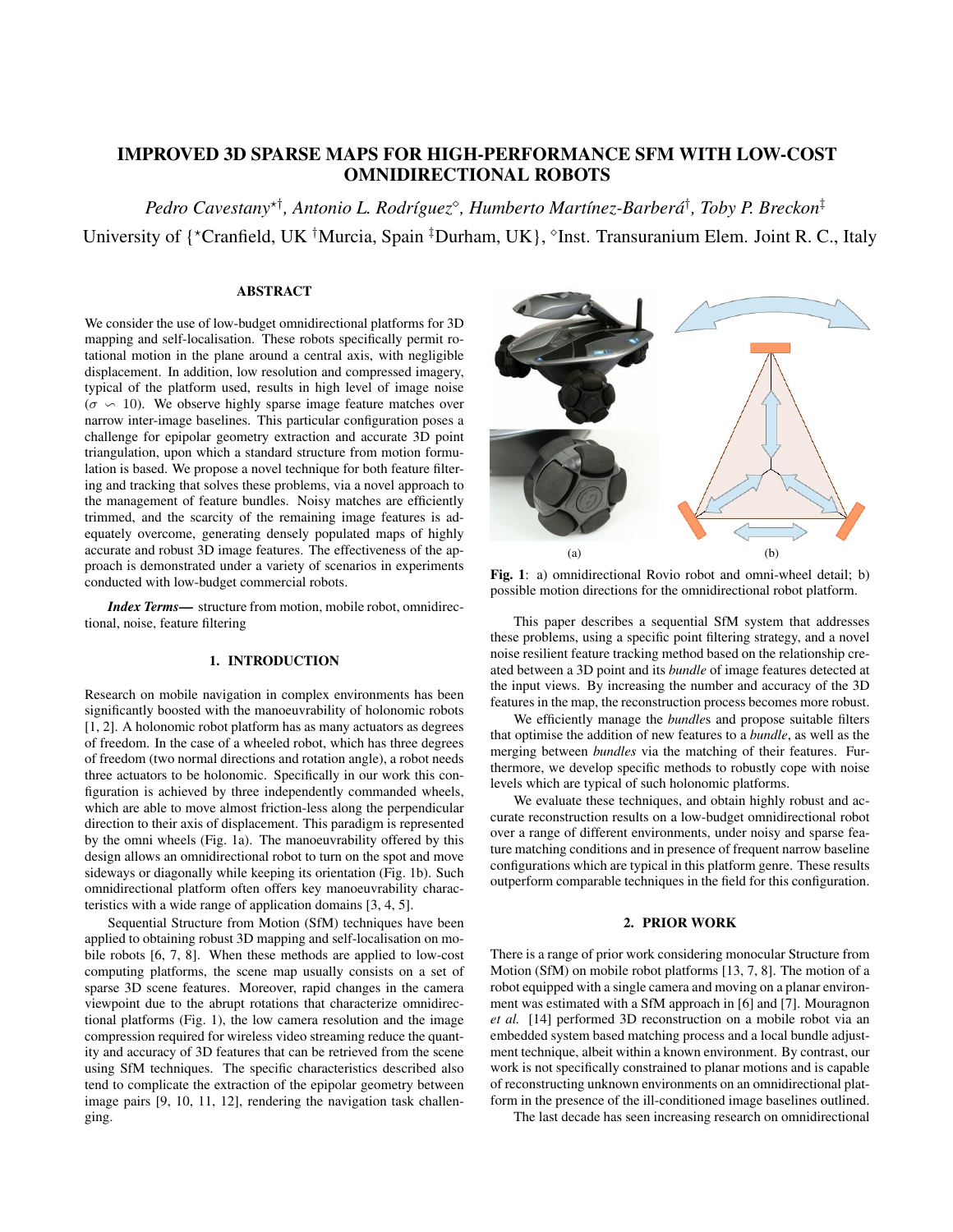robots due to reduced production costs and design improvements [4, 5, 15]. However, the majority is devoted to motion modelling [15], and little research has been done on visual navigation [16]. To the best of our knowledge, no SfM system has previously addressed the specific problems of this kind of robotic platform.

Using central panoramic cameras [9] achieves the reconstruction with small baselines. The authors in [12] propose a robust algorithm for extracting the epipolar geometry assuming planar motion with small baselines. The present work extends these approaches to cope with ill-configured conditions which are ever present in the motion characteristics of an omnidirectional platform, by using non-linear methods and an appropriate feature matching selection policy.

Central to the SfM problem is the concept of feature matching and tracking [17, 13, 18]. Generally, prior work concentrates on variation and feature type, rather than the cross-image tracking methodology. In order to make the most of sparse matches provided by a low resolution camera, we have developed a novel feature tracking system which handles the inter-bundle relationships via robust and light filters.

The feature tracking system developed in this work also deals with the other key issues that we have encountered *- noise*. The analysis of Hartley *et al*. [19] shows the huge influence of noisy correspondences in the 3D point triangulation, where the authors estimate a noise level of  $\sigma = 0.2$  in their real world images. Hebert [13] deals with uncertainty in SfM with noise variance up to 1 pixel, being this variation the overall trend in the field [20]. By contrast, our images present a noise level  $\sigma = 10.58$  (estimated), due to the JPEG-compression artefacts inherent in wireless communication implemented on such low-cost omnidirectional platforms. Our novel feature tracking system, along with other noise filters implemented throughout the pipeline, successfully discards outliers within the overall feature matching process.

Furthermore, to date no work in the field has addressed the specific issues of ill-conditioned short baseline configurations within the context of noisy, low quality imagery found on holomonic platforms. Here we extend the state of the art with a noise-tolerant pipeline that overcomes such issues, bringing SfM to such platforms for navigation, 3D mapping and self-localisation tasks.

#### 3. HOLONOMIC STRUCTURE FROM MOTION

In sequential Structure From Motion (SfM) we consider, at any given time, the most recent image  $I_n$  received by wireless transmission from a low-quality onboard camera as it transits the scene. This image  $I_n$  passes through a processing pipeline that recovers the global robot pose and the scene map (structure). First the image is filtered, and features are detected and matched against features detected in previous frames. Subsequently a feature tracking method is used, before the final recovery of the actual camera pose and the map update.

#### 3.1. Feature Detection and Matching

Firstly, bilateral filtering is applied as an efficient inexpensive method to perform feature preserving noise reduction on each image received [21]. Subsequent feature extraction is performed using SURF [22] as an efficient trade-off between computational efficiency and robustness. Here 64 dimensional SURF features are extracted from image  $I_n$ . We then use k-d tree based lookup [23] on the feature descriptors to perform pairwise image matching between  $I_n$  and previous images  $I_{n-i}$ , with i increasing until the match population found in the pair  $\{I_{n-i}, I_n\}$ ,  $i = k$ , is below a given

threshold  $\tau_m$  (empirically,  $\tau_m = 20$ ). We denote this recursive matching by the expression  $\{I_{n-i}, I_n\}_{i=1}^{i=k}, 1 \leq k \leq n$ , and the set of feature matches created for each pair  $\{I_{n-i}, I_n\}$ , by  $S_{\text{in}}$ .

Our contribution at this stage is the careful selection of feature matches by quality. We assess the quality of a match between two features a and b by the *L2* difference of their descriptors, denoted by  $\delta_{ab}$ . Three match quality filters are deployed. Firstly, only unique matches are considered. The uniqueness of a match is defined by the ratio  $\delta_{ab}/\delta_{ac}$ , where b is the closest matching feature to a, and c is the second closest matching feature [24], based on *L2* difference of the SURF descriptors. Ratios lower than a threshold  $\tau_u$  do not generate a match (we set  $\tau_u = 0.4$ ). Secondly, only the best matches of  $S_{\text{in}}$  are selected. This selection is accomplished by taking certain percentile rank,  $\tau_{\kappa}$  of the score on  $\delta_{ab}$  population over  $S_{\text{in}}$  (we use  $\tau_{\kappa} = 0.8$ ). Finally, we enforce one-to-one feature matching between image pairs. This combination of filters counteracts the effect of noise on the feature matching process but additionally results in a significantly sparse set of feature matches  $S'_{in}$  from which we then have to perform SfM.

#### 3.2. Relative Pose Estimation

Based on the identified set of filtered matches  $S'_{\text{in}}$ , RANdom SAmple Consensus (RANSAC) [25] is performed to find an inlier subset of matches  $S_{\text{in}}''$ , using the epipolar equation  $x'^T E x = 0$  as parametrising model. In the case of  $S''_{1n}$ , where the relative pose is required, we subsequently recover the essential matrix  $E$  with the algebraic error minimisation approach described in [26]. The extraction of E leads to the estimation of the relative camera pose of  $I_n$ . Subsequently  $S_{\text{in}}$  is examined and added to the structure population.

#### 3.3. Feature Tracking

A key problem implicit in all SfM approaches is the feature registration problem, where multiple pair-wise feature correspondences must be merged into a single multiple-view feature track, or *bundle* of features for a given 3D point  $X$ .

Three main computational operations should be enabled when efficiently feature tracking matches over a sequence:- 1) direct access to X referenced from any feature in its *bundle* and vice versa, 2) addition of new features to a *bundle* and 3) merging of two *bundles.* In our tracking method, novelly we devise *bundles* as dynamic lists, a structure which allows us to efficiently perform these tasks. Furthermore, when a new feature is added to the *bundle* of X, our specific implementation of *bundle* will automatically link it to X and to the rest of features of the *bundle*.

Given the sparsity of the 3D point cloud produced by our matching filters (See Section 3.1), it is necessary to properly manage the addition of features to a *bundle* and the merging between *bundles*, in order to create sufficient duration feature tracks. This is handled by two filter checks. The first filter  $f_1$  checks, when a feature  $m_a$  from image  $I_a$  is matched with a feature  $m_b$  from image  $I_b$ , whether the *bundle* associated to  $m_b$  has already a feature from image  $I_a$ . The analogue check is done with the bundle associated to  $m_a$ . When this is the case it compares the values of the coordinates of the features involved to establish whether they are truly the same feature. This ensures that a *bundle* is linked to one feature per image. The second filter  $f_2$  compares whether two 3D points  $p_i$  and  $p_j$  are close enough to be considered the same 3D point. For each axis  $i \in \{x, y, z\}$ we define  $\delta^i = ||p_i^i - p_j^i||$ , and  $\mu^i = mean \{p_i^i, p_j^i\}$ . The filter  $f_2$ checks that  $\delta^i < k \cdot \mu^i$ . In this case, they are assumed to be the same point. Empirically we use  $k = 0.02$ .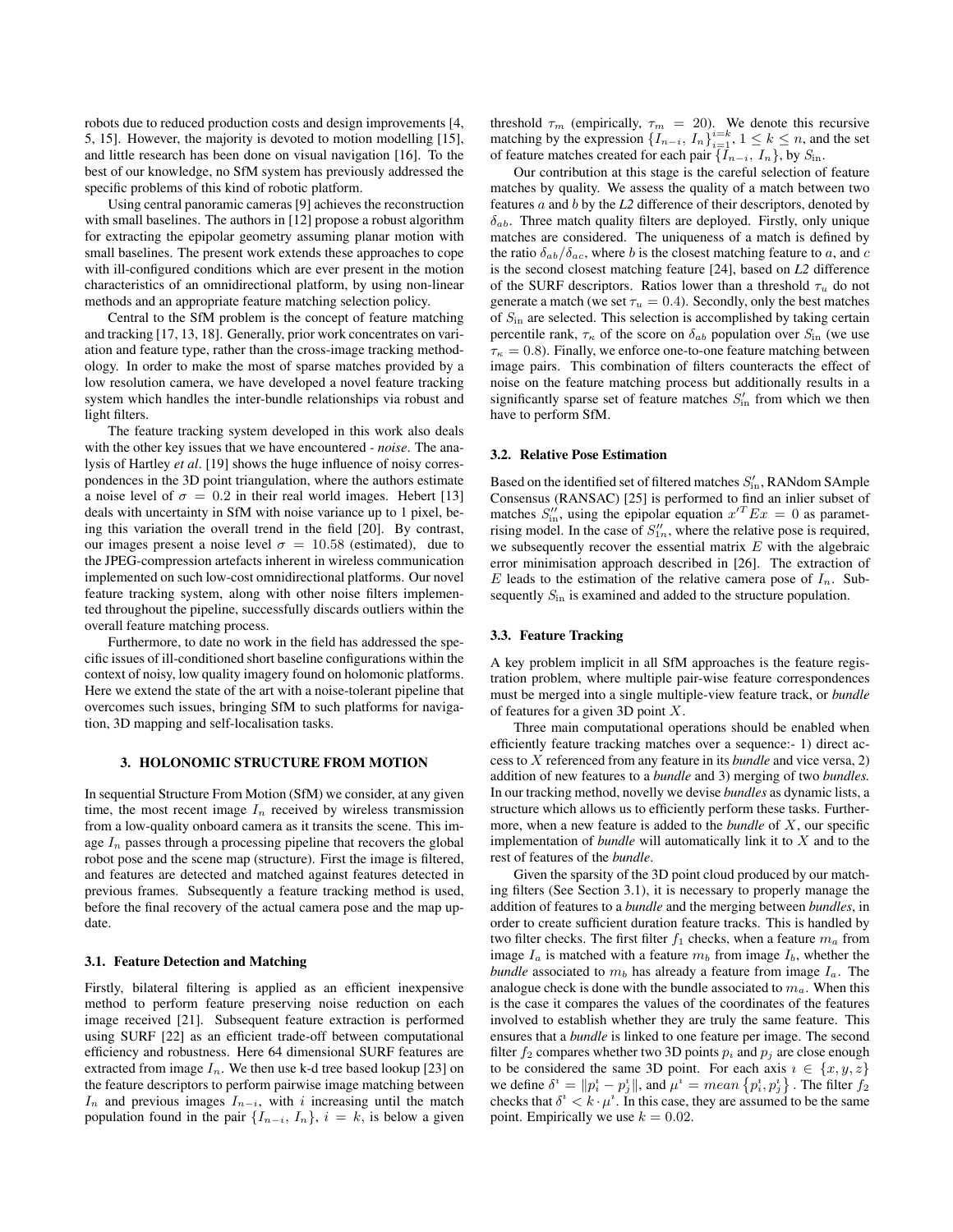For every feature match of  $S''_{\text{in}}$  three possible cases arise:- 1) none of the features belong to any *bundle*, 2) one feature of the match belongs to a *bundle* and 3) both features belong already to different *bundles.* In the first case, a new 3D point {0, 0, 0} and its *bundle* is initialised. The actual value of the corresponding 3D point will be estimated in the triangulation step (Section 3.4). At this point the *bundle* is composed of the two matching features. In the second case the filter  $f_1$  is conducted. In case of success the *bundle*-less feature is added to the *bundle* of the other feature. Otherwise, the new feature is discarded. In the third case, additionally, the filter  $f_2$  is applied. If the pair of *bundles* passes this last filter, they are merged.

The specific creation and management of the structure of *bundles*, along with the filters associated to it, allows us to obtain precise camera poses and a reliable point cloud out of sparse matches populations (in our experiments, at this stage an average image has 755 views, with 3.56 projections per 3D point, see Fig. 2).

# 3.4. Joint Pose and Structure estimation

The introduction of the sets  $\left\{S''_{in}\right\}_{i=1}^{i=k}$  increases the structure population and widens the range of the *bundles.* With this new information the scale of the camera pose of  $I_n$  is adjusted to be coherent with the rest of the sequence. This refinement is performed via the resection method proposed in [27].

Once the global camera poses have been calculated the triangulation process over the updated point cloud takes place, where the new 3D points are estimated and those whose *bundles* have increased are recomputed. Subsequently, the structure undergoes filtering based on reprojection error and cheirality [26] (i.e. those 3D points behind the camera are deleted).

The last stage of the reconstruction involves the application of Bundle Adjustment (BA), where camera poses and 3D points are simultaneously optimised by minimising the reprojection error function cost. This work runs the implementation of [28] which efficiently applies Levenberg-Marquardt minimization method by exploiting the sparseness of the SfM problem. We employ BA in two scopes, locally and globally, as [14, 29] propose. The local BA is conducted within the process pipeline, as a last refining step on the new camera and 3D points. The global BA is executed parallel to the sequential pipeline over the whole point cloud and the last  $n$  camera poses (empirically,  $n=10$ ).

#### 3.5. Final Scene Recovery

The combination of limited camera resolution, image noise and small baselines inherent within the use of an omnidirectional mobile platform forces our core SfM method to be highly restrictive over the quality of matches. This produces a sparse scene reconstruction resulting in a sparse 3D point cloud of scene surfaces compared to traditional SfM approaches [14]

In order to provide a dense surface reconstruction (e.g. as shown in Fig. 4), a variant of the SfM pipeline is run as a data post-process. This variant makes use of the estimated camera poses and the extracted features. Since the motion is fixed, there is no inherent risk in now including noisy matches and thus we can relax the thresholds of the match quality filters (from Section 3.1). Particularly,  $\tau_u$  is more benign (set to  $\tau_u = 0.65$ ) and there is no selection over the score on  $\delta_{ab}$ . This arrangement produces a point cloud whose population is increased up to 200% in terms of recovered 3D scene surface points (see Fig. 2). Note that 4,303 features are extracted from an average image, and the final point cloud has 1,675 views per image, which gives 38.82% of features matched over the total features extracted



Fig. 2: Histogram of views per bundle for the laboratory sequence. With the post-processing the number of views per bundle increases drastically. The number of bundles containing 3 or more views is raised from from 6.5K to 21.7K.



Fig. 3: Odometry and 3D points obtained for two of the sequences used in the experiments.

per image. Fig. 2 compares the length of the tracks, or bundles, obtained with the SfM reconstruction before and after applying this post-process variant for 3D point improvement. The relaxation on the matching filters produces a larger number of image projections, that will be available for a posterior bundle adjustment. At this stage the only filtering realised is commanded by the fixed camera poses through filters on reprojection error.

The final point cloud is filtered by statistical techniques [30] over which a smooth surface is estimated by Moving Least Squares surface reconstruction [31] and using a Poisson method [32] (see Fig. 4).

#### 4. RESULTS

In our experiments we used the low-budget mobile robot Rovio (WowWee Rovio). This robot platform is controlled by three wheels on a radial axis (Fig. 1a) which endows it with omnidirectional movement. The Rovio platform is controlled by wireless communication based on an established API [33]. As a low-budget platform, it is equipped with a  $640 \times 480$  resolution camera which can be craned within a height range of 10-30 cm, from the surface being transited. We present two experiments in different environments and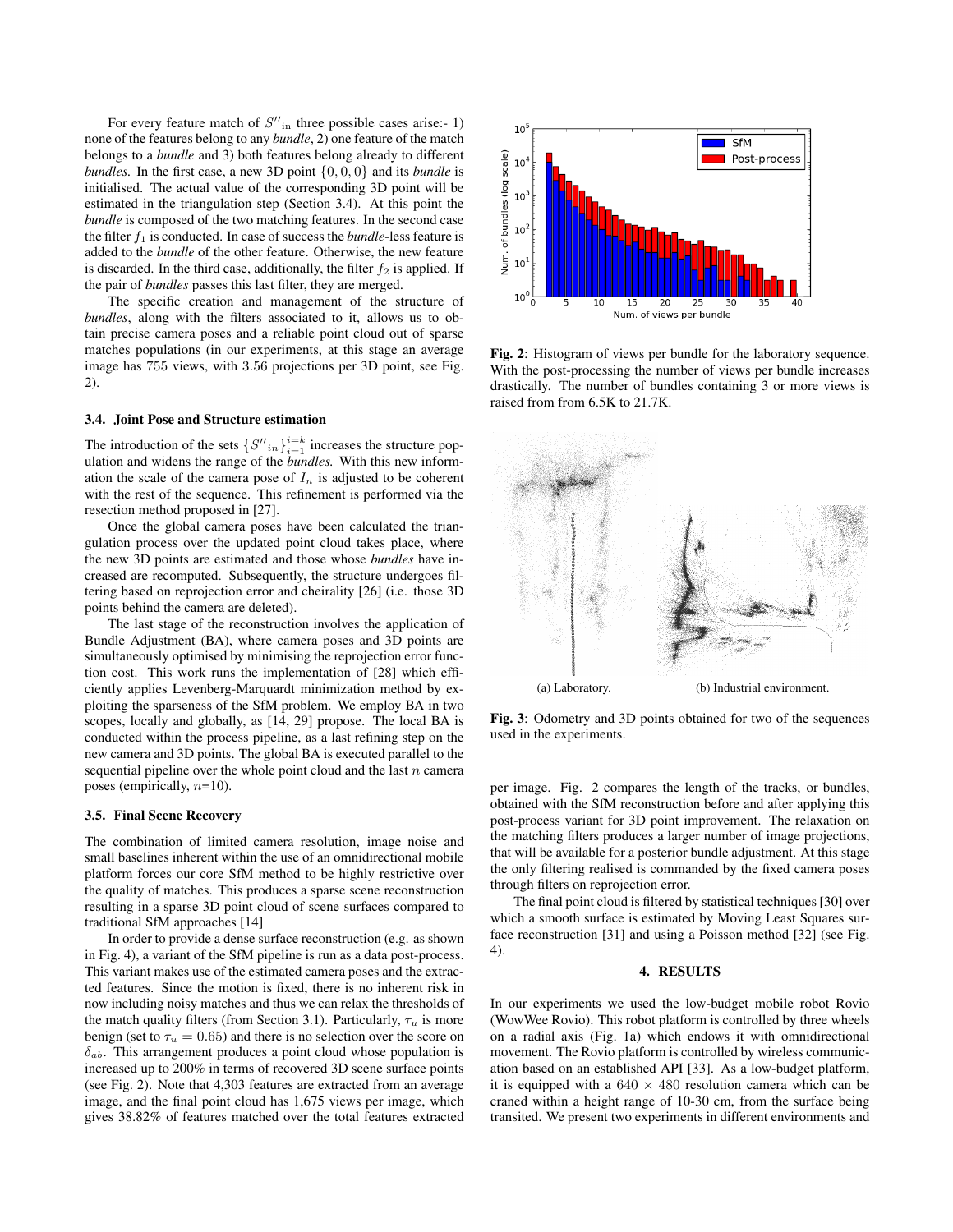

Fig. 4: Top row: sample images in the laboratory sequence. Bottom row: 3D surface representation obtained with our SfM system.

compare our system with two state of the art implementations: the commercial package PhotoScan (version 1.1.0) from AgiSoft LLC, used in other research works [34, 35] and VisualSfM [36, 37], an interactive application for 3D reconstruction using SfM techniques.

In our experiments a bilateral filter is applied with the diameter of 3 pixels and both colour and spatial filter sizes as  $\sigma = 50$ . Based upon this pre-filtering, up to 5,000 features are extracted per image, varying on inter-image overlap. Our proposed filtering method identifies a maximum of 700 pair-wise feature matches in optimal matching conditions.

In our first test scenario 55 images were taken over a distance of 6 metres. Here the robot platform performed an approximately straight translation. The 2 dimensional map derived from the estimated camera poses is shown in Fig. 3a. Fig. 4 shows the reconstructed 3D scene. Fig. 4 shows two 3D representations of the laboratory environment where, despite significant noise, the key scene features remain apparent.

In the second experiment the platform performs specific omnidirectional movements along a sequence of 75 images. The path and orientation of the robot estimated by our system can be seen in figure 3b. In this experiment SIFT [24] descriptors were used.

Tables 1 and 2 show a comparison in the results given by our system, PhotoScan and VisualSfM. Our system clearly outperforms the other two, providing more 3D structure points at lower reprojection error. The reprojection error is measured as the averaged root mean square of the residuals.

|                               | 3D Points      | Projections      | Reproj. Error |
|-------------------------------|----------------|------------------|---------------|
| SfM with<br>feature tracking  | 24.393         | 100,753          | 1.53          |
| PhotoScan<br><b>VisualSfM</b> | 8,783<br>4.288 | 38,534<br>35,789 | 44.06<br>4.51 |

Table 1: Comparison on the laboratory sequence with PhotoScan and VisualSfM.

|                               | 3D Points       | Projections      | Avg. Rep. Error |
|-------------------------------|-----------------|------------------|-----------------|
| SfM with<br>feature tracking  | 40,128          | 157,004          | 1.22.           |
| PhotoScan<br><b>VisualSfM</b> | 15,067<br>4.401 | 59,671<br>31,498 | 11,74<br>2.31   |

Table 2: Comparison of reconstruction accuracy obtained on the industrial sequence with our system, PhotoScan, and VisualSfM. The latter is only able to reconstruct 66 cameras out of 75.

Fig. 5 evaluates the accuracy in the estimation of the camera poses of our system. Here the trajectories estimated by each system and the ground-truth of the path followed by the platform on the industrial experiment are shown. VisualSfM is not in this comparison since it only manages to reconstruct 66 cameras in this experiment. Fig. 5 only shows the last stretch of the sequence as the difference of the camera poses with the ground-truth in the first cameras is negligible. Although both PhotoScan and our system perform similarly, it is notable that the path described by our system consistently matches the trajectory of the ground-truth.



Fig. 5: Comparison of ground-truth translation, and the odometry estimated using our SfM system, and PhotoScan, for the industrial environment data-set. The image shows the estimated camera location for the last part of the tracking.

### 5. CONCLUSIONS

We have demonstrated that the proposed noise-tolerant feature tracking method facilitates the effective implementation of Structure From Motion on low-cost omnidirectional robots. These low-budget holonomic platforms produce high levels of image noise ( $\sigma \sim 10$ ) and narrow inter-image baselines, which, after the application of strict noise filters result in sparse but reliable image feature matches. The feature tracking system maximises the length of feature tracks by an efficient management of the *bundles* created between a 3D point and its views on the image sequence.

Our SfM reconstruction system, which includes this tracking method, succeeds in producing reliable scene reconstruction with low reprojection errors. We compared its performance with different state of the art SfM systems, showing the advantages of our approach in terms of quantity and quality of the resulting 3D scene reconstruction.

Acknowledgements: This work has been supported via the Science and Technology Regional Office, Séneca Foundation of Murcia (Spain).